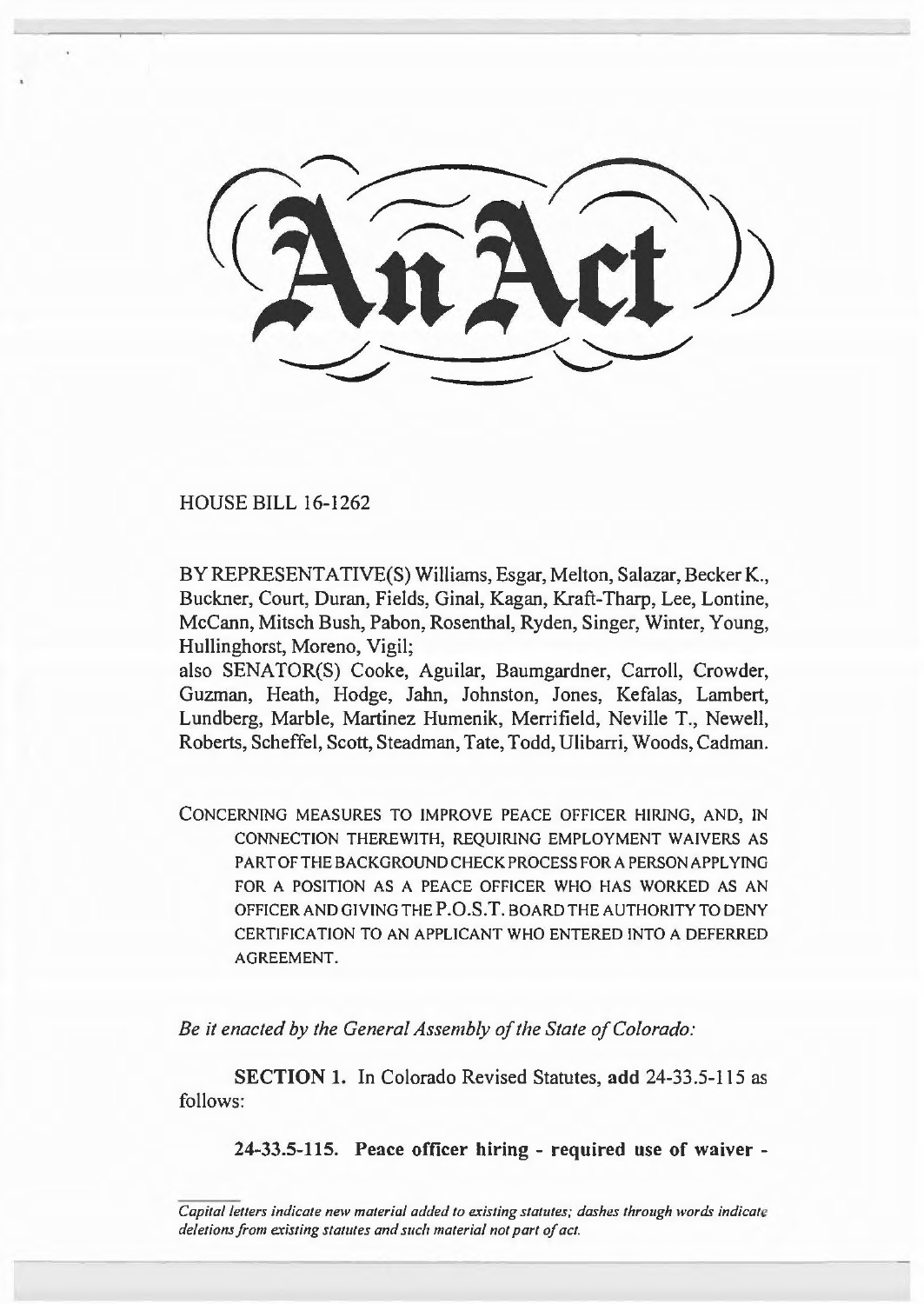**definitions.** (1) A STATE OR LOCAL LAW ENFORCEMENT AGENCY, INCLUDING HIGHER EDUCATION LAW ENFORCEMENT AGENCIES AND PUBLIC TRANSIT LAW ENFORCEMENT AGENCIES, SHALL REQUIRE EACH CANDIDATE THAT IT INTERVIEWS FOR A PEACE OFFICER POSITION WHO HAS BEEN EMPLOYED BY ANOTHER LAW ENFORCEMENT AGENCY OR GOVERNMENTAL AGENCY TO EXECUTE A WRITIEN WAIVER THAT EXPLICITLY AUTHORIZES EACH LAW ENFORCEMENT AGENCY OR GOVERNMENTAL AGENCY THAT HAS EMPLOYED THE CANDIDA TE TO DISCLOSE THE APPLICANT'S FILES, INCLUDING INTERNAL AFFAIRS FILES, TO THE STATE OR LOCAL LAW ENFORCEMENT AGENCY AND RELEASES THE INTERVIEWING AGENCY AND EACH LAW ENFORCEMENTAGENCYORGOVERNMENTALAGENCYTHATEMPLOYEDTHE CANDIDA TE FROM ANY LIABILITY RELATED TO THE USE AND DISCLOSURE OF THE FILES. A LAW ENFORCEMENT AGENCY OR GOVERNMENTAL AGENCY MAY DISCLOSE THE APPLICANT'S FILES BY EITHER PROVIDING COPIES OR ALLOWING THE INTERVIEWING AGENCY TO REVIEW THE FILES AT THE LAW ENFORCEMENT AGENCY'S OFFICE OR GOVERNMENTAL AGENCY'S OFFICE. A CANDIDATE WHO REFUSES TO EXECUTE THE WAIVER SHALL NOT BE CONSIDERED FOR EMPLOYMENT BY THE INTERVIEWING AGENCY. THE AGENCY INTERVIEWING THE CANDIDATE SHALL, AT LEAST TWENTY-ONE DAYS PRIOR TO MAKING THE HIRING DECISION, SUBMIT THE WAIVER TO EACH LAW ENFORCEMENT AGENCY OR GOVERNMENTAL AGENCY THAT HAS EMPLOYED THE CANDIDATE. A STATE OR LOCAL LAW ENFORCEMENT AGENCY OR GOVERNMENTAL AGENCY THAT RECEIVES SUCH A WAIVER SHALL PROVIDE THE DISCLOSURE TO THE AGENCY THAT IS CONSIDERING THE CANDIDA TE FOR EMPLOYMENT NOT MORE THAN TWENTY-ONE DAYS AFTER SUCH RECEIPT.

(2) A STATE OR LOCAL LAW ENFORCEMENT AGENCY IS NOT REQUIRED TO PROVIDE THE DISCLOSURES DESCRIBED JN SUBSECTION **(1)** OF THIS SECTION IF THE AGENCY IS PROHIBITED FROM PROVIDING THE DISCLOSURE PURSUANT TO A BINDING NONDISCLOSURE AGREEMENT TO WHICH THE AGENCY IS A PARTY, WHICH AGREEMENT WAS EXECUTED BEFORE THE EFFECTIVE DATE OF THIS SECTION.

(3) A STATE OR LOCAL LAW ENFORCEMENT AGENCY OR GOVERNMENTAL AGENCY IS NOT LIABLE FOR COMPLYING WITH THE PROVISIONS OF THIS SECTION OR PARTICIPATING IN AN OFFICIAL ORAL INTERVIEW WITH AN INVESTIGATOR REGARDING THE CANDIDATE.

(4) As USED IN THIS SECTION, UNLESS THE CONTEXT OTHERWISE

PAGE 2-HOUSE BILL 16-1262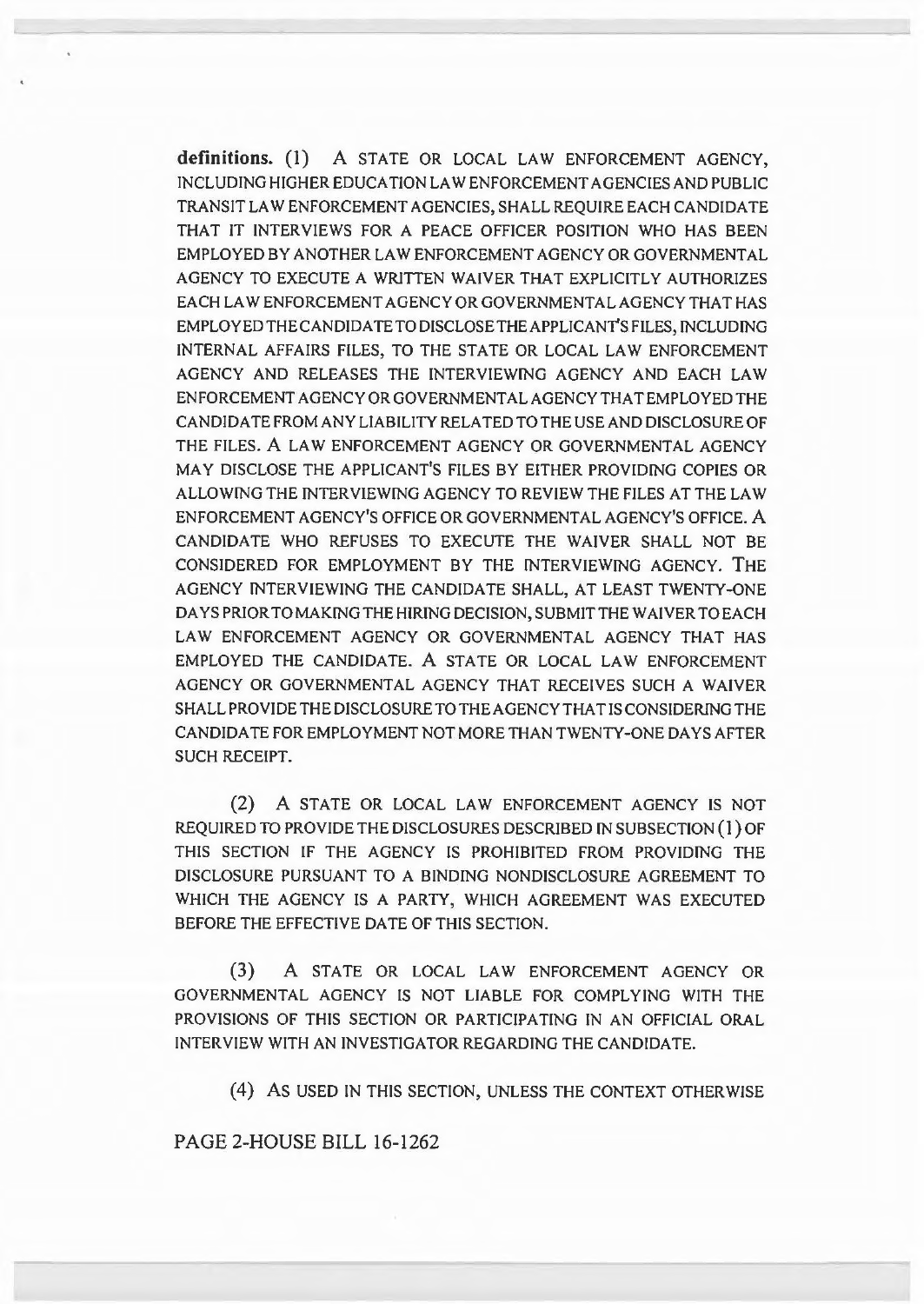## REQUIRES:

(a) "FILES" MEANS ALL PERFORMANCE REVIEWS, ANY OTHER FILES RELATED TO JOB PERFORMANCE, ADMINISTRATIVE FILES, GRIEVANCES, PREVIOUS PERSONNEL APPLICATIONS, PERSONNEL RELATED CLAIMS, DISCIPLINARY ACTIONS, AND ALL COMPLAINTS, EARLY WARNINGS, AND COMMENDATIONS, BUT DOES NOT INCLUDE NONPERFORMANCE OR CONDUCT-RELATED DATA, INCLUDING MEDICAL FILES, SCHEDULES, PAY AND BENEFIT INFORMATION, OR SIMILAR ADMINISTRATIVE DATA OR INFORMATION.

(b) "STATE OR LOCAL LAW ENFORCEMENT AGENCY" MEANS:

(I) THE COLORADO STATE PATROL CREATED PURSUANT TO SECTION 24-33.5-201;

(II) THE COLORADO BUREAU OF INVESTIGATION CREATED PURSUANT TO SECTION 24-33.5-401;

(III) A COUNTY SHERIFF'S OFFICE;

(IV) A MUNICIPAL POLICE DEPARTMENT;

(V) THE DIVISION OF PARKS AND WILDLIFE WITHIN THE DEPARTMENT OF NATURAL RESOURCES CREATED PURSUANT TO SECTION 24-1-124; OR

(VI) A TOWN MARSHAL'S OFFICE.

SECTION 2. In Colorado Revised Statutes, add 24-35-120 as follows:

24-35-120. Peace officer hiring - required use of waiver definitions. (1) THE DEPARTMENT OF REVENUE SHALL REQUIRE EACH CANDIDA TE THAT IT INTERVIEWS FOR A PEACE OFFICER POSITION WHO HAS BEEN EMPLOYED BY ANOTHER LAW ENFORCEMENT AGENCY OR GOVERNMENTAL AGENCY TO EXECUTE A WRITTEN WAIVER THAT EXPLICITLY AUTHORIZES EACH LAW ENFORCEMENT AGENCY OR GOVERNMENTAL AGENCY THAT HAS EMPLOYED THE CANDIDATE TO DISCLOSE THE APPLICANT'S FILES, INCLUDING INTERNAL AFFAIRS FILES, TO THE DEPARTMENT AND RELEASES THE DEPARTMENT AND EACH LAW

PAGE 3-HOUSE BILL 16-1262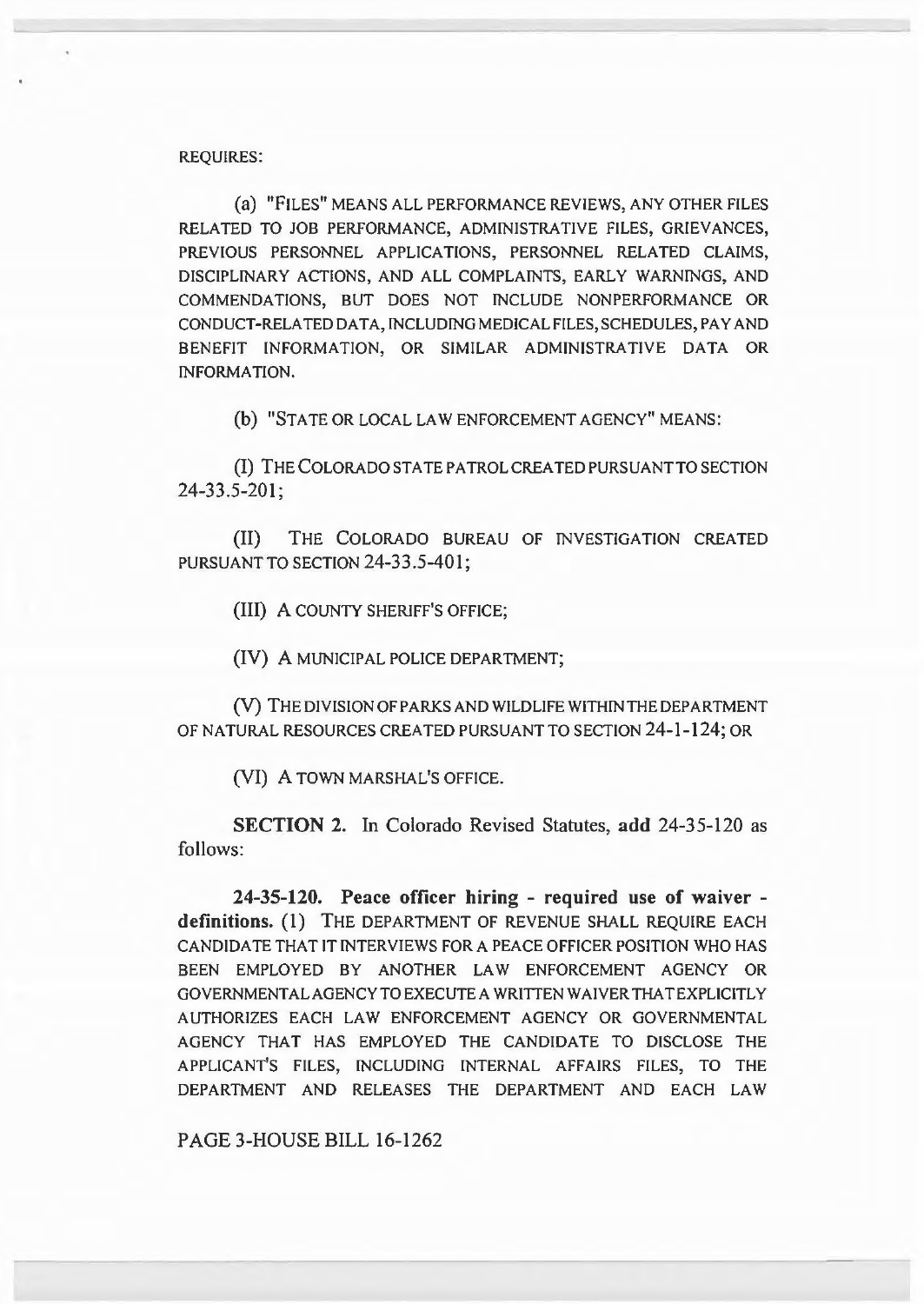ENFORCEMENTAGENCYORGOVERNMENTALAGENCYTHATEMPLOYEDTHE CANDIDA TE FROM ANY LIABILITY RELATED TO THE USE AND DISCLOSURE OF THE FILES. A LAW ENFORCEMENT AGENCY OR GOVERNMENTAL AGENCY MAY DISCLOSE THE APPLICANT'S FILES BY EITHER PROVIDING COPIES OR ALLOWING THE DEPARTMENT OF REVENUE TO REVIEW THE FILES AT THE LAW ENFORCEMENT AGENCY'S OFFICE OR GOVERNMENTAL AGENCY'S OFFICE. A CANDIDA TE WHO REFUSES TO EXECUTE THE WAIVER SHALL NOT BE CONSIDERED FOR EMPLOYMENT BY THE DEPARTMENT OF REVENUE. THE DEPARTMENT OF REVENUE SHALL, AT LEAST TWENTY-ONE DAYS PRIOR TO MAKING THE HIRING DECISION, SUBMIT THE WAIVER TO EACH LAW ENFORCEMENTAGENCYORGOVERNMENTALAGENCYTHATHASEMPLOYED THE CANDIDATE. A STATE OR LOCAL LAW ENFORCEMENT AGENCY OR GOVERNMENTAL AGENCY THAT RECEIVES SUCH A WAIVER SHALL PROVIDE THE DISCLOSURE TO THE DEPARTMENT OF REVENUE NOT MORE THAN TWENTY-ONE DAYS AFTER SUCH RECEIPT.

(2) A STATE OR LOCAL LAW ENFORCEMENT AGENCY IS NOT REQUIRED TO PROVIDE THE DISCLOSURES DESCRIBED IN SUBSECTION ( 1) OF THIS SECTION IF THE AGENCY IS PROHIBITED FROM PROVIDING THE DISCLOSURE PURSUANT TO A BINDING NONDISCLOSURE AGREEMENT TO WHICH THE AGENCY IS A PARTY, WHICH AGREEMENT WAS EXECUTED BEFORE THE EFFECTIVE DATE OF THIS SECTION, OR PARTICIPATING IN AN OFFICIAL ORAL INTERVIEW WITH AN INVESTIGATOR REGARDING THE CANDIDATE.

(3) A STATE OR LOCAL LAW ENFORCEMENT AGENCY OR GOVERNMENTAL ENTITY IS NOT LIABLE FOR COMPLYING WITH THE PROVISIONS OF THIS SECTION.

(4) AS USED IN THIS SECTION, UNLESS THE CONTEXT OTHERWISE REQUIRES:

(a) "FILES" MEANS ALL PERFORMANCE REVIEWS, ANY OTHER FILES RELATED TO JOB PERFORMANCE, ADMINISTRATIVE FILES, GRIEVANCES, PREVIOUS PERSONNEL APPLICATIONS, PERSONNEL-RELATED CLAIMS, DISCIPLINARY ACTIONS, AND ALL COMPLAINTS, EARLY WARNINGS, AND COMMENDATIONS, BUT DOES NOT INCLUDE NONPERFORMANCE OR CONDUCT-RELATED DATA, INCLUDING MEDICAL FILES, SCHEDULES, PAY AND BENEFIT INFORMATION, OR SIMILAR ADMINISTRATIVE DATA OR INFORMATION.

PAGE 4-HOUSE BILL 16-1262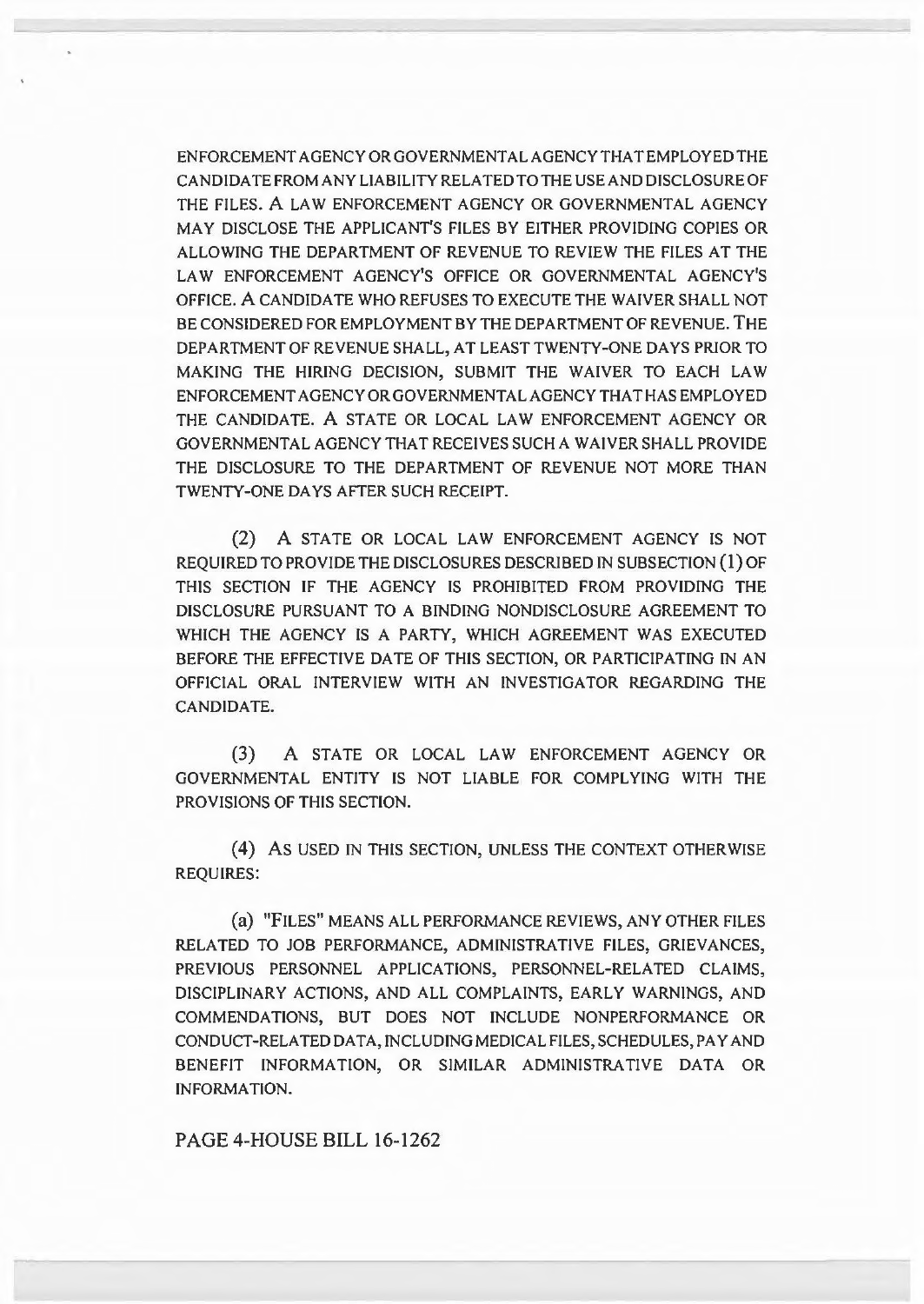(b) "STATE OR LOCAL LAW ENFORCEMENT AGENCY" MEANS:

(I) THE COLORADO STATE PATROL CREATED PURSUANT TO SECTION 24-33.5-201;

(II) THE COLORADO BUREAU OF INVESTIGATION CREATED PURSUANT TO SECTION 24-33.5-401;

(III) A COUNTY SHERIFF'S OFFICE;

(IV) A MUNICIPAL POLICE DEPARTMENT;

(V) THE DIVISION OF PARKS AND WILDLIFE WITHIN THE DEPARTMENT OF NATURAL RESOURCES CREATED PURSUANT TO SECTION 24-1-124; OR

(VI) A TOWN MARSHAL'S OFFICE.

**SECTION** 3. In Colorado Revised Statutes, **add** 30-10-526 as follows:

**30-10-526. Sheriff office hiring - required use of waiver definitions.** (1) A SHERIFF'S OFFICE SHALL REQUIRE EACH CANDIDA TE THAT IT INTERVIEWS FOR A PEACE OFFICER POSITION WHO HAS BEEN EMPLOYED BY ANOTHER LAW ENFORCEMENT AGENCY OR GOVERNMENTAL AGENCY TO EXECUTE A WRITTEN WAIVER THAT EXPLICITLY AUTHORIZES EACH LAW ENFORCEMENTAGENCYORGOVERNMENTALAGENCYTHATHASEMPLOYED THE CANDIDA TE TO DISCLOSE THE APPLICANT'S FILES, INCLUDING INTERNAL AFFAIRS FILES, TO THE INTERVIEWING SHERIFF'S AGENCY AND RELEASES THE INTER VIEWING SHERIFF'S OFFICE AND EACH LAW ENFORCEMENT AGENCY OR GOVERNMENTAL AGENCY THAT EMPLOYED THE CANDIDATE FROM ANY LIABILITY RELATED TO THE USE AND DISCLOSURE OF THE FILES. A LAW ENFORCEMENT AGENCY OR GOVERNMENTAL AGENCY MAY DISCLOSE THE APPLICANT'S FILES BY EITHER PROVIDING COPIES OR ALLOWING THE SHERIFF'S OFFICE TO REVIEW THE FILES AT THE LAW ENFORCEMENT AGENCY'SOFFICEORGOVERNMENTALAGENCY'SOFFICE.ACANDIDATEWHO REFUSES TO EXECUTE THE WAIVER SHALL NOT BE CONSIDERED FOR EMPLOYMENT BY THE SHERIFF'S OFFICE. THE SHERIFF'S OFFICE INTERVIEWING THE CANDIDATE SHALL, AT LEAST TWENTY-ONE DAYS PRIOR TO MAKING THE HIRING DECISION, SUBMIT THE WAIVER TO EACH LAW ENFORCEMENTAGENCYORGOVERNMENTALAGENCYTHATHASEMPLOYED

PAGE 5-HOUSE BILL 16-1262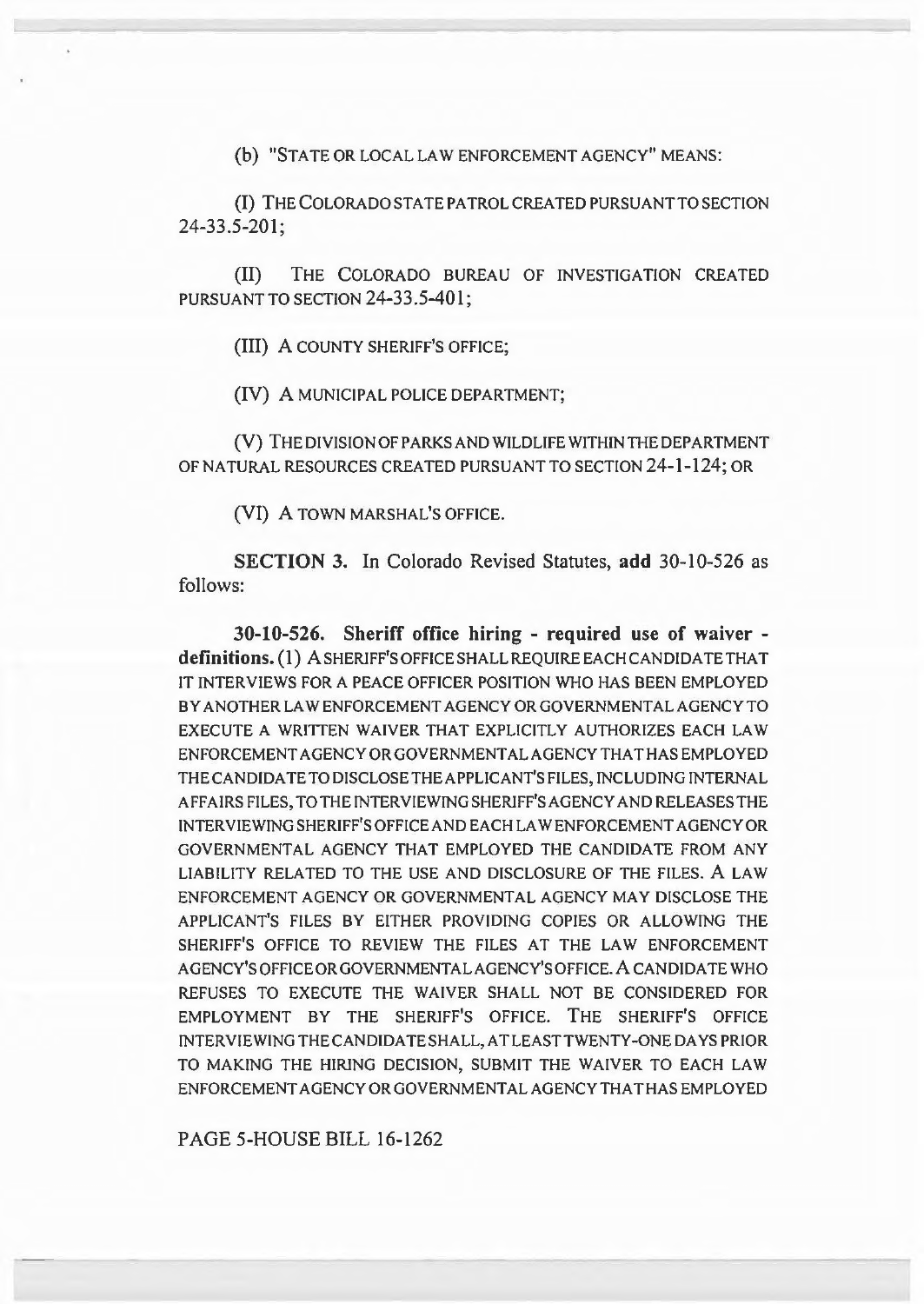THE CANDIDATE. A STATE OR LOCAL LAW ENFORCEMENT AGENCY OR GOVERNMENTAL AGENCY THAT RECEIVES SUCH A WAIVER SHALL PROVIDE THE DISCLOSURE TO THE SHERIFF'S OFFICE THAT IS INTERVIEWING THE CANDIDATE NOT MORE THAN TWENTY-ONE DAYS AFTER SUCH RECEIPT.

(2) A STATE OR LOCAL LAW ENFORCEMENT AGENCY IS NOT REQUIRED TO PROVIDE THE DISCLOSURES DESCRIBED IN SUBSECTION {l) OF THIS SECTION IF THE AGENCY IS PROHIBITED FROM PROVIDING THE DISCLOSURE PURSUANT TO A BINDING NONDISCLOSURE AGREEMENT TO WHICH THE AGENCY IS A PARTY, WHICH AGREEMENT WAS EXECUTED BEFORE THE EFFECTIVE DATE OF THIS SECTION.

(3) A STATE OR LOCAL LAW ENFORCEMENT AGENCY OR GOVERNMENTAL AGENCY IS NOT LIABLE FOR COMPLYING WITH THE PROVISIONS OF THIS SECTION OR PARTICIPATING IN AN OFFICIAL ORAL INTERVIEW WITH AN INVESTIGATOR REGARDING THE CANDIDATE.

(4) AS USED IN THIS SECTION, UNLESS THE CONTEXT OTHERWISE REQUIRES:

(a) "FILES" MEANS ALL PERFORMANCE REVIEWS, ANY OTHER FILES RELATED TO JOB PERFORMANCE, ADMINISTRATIVE FILES, GRIEVANCES, PREVIOUS PERSONNEL APPLICATIONS, PERSONNEL RELATED CLAIMS, DISCIPLINARY ACTIONS, AND ALL COMPLAINTS, EARLY WARNINGS, AND COMMENDATIONS, BUT DOES NOT INCLUDE NONPERFORMANCE OR CONDUCT-RELATED DATA, INCLUDING MEDICAL FILES, SCHEDULES, PAY AND BENEFIT INFORMATION, OR SIMILAR ADMINISTRATIVE DATA OR INFORMATION.

(b) "STATE OR LOCAL LAW ENFORCEMENT AGENCY" MEANS:

(I) THE COLORADO STA TE PATROL CREA TED PURSUANT TO SECTION 24-33.5-201, C.R.S.;

(II) THE COLORADO BUREAU OF INVESTIGATION CREATED PURSUANT TO SECTION 24-33.5-401, C.R.S.;

(III) A COUNTY SHERIFF'S OFFICE;

(IV) A MUNICIPAL POLICE DEPARTMENT;

PAGE 6-HOUSE BILL 16-1262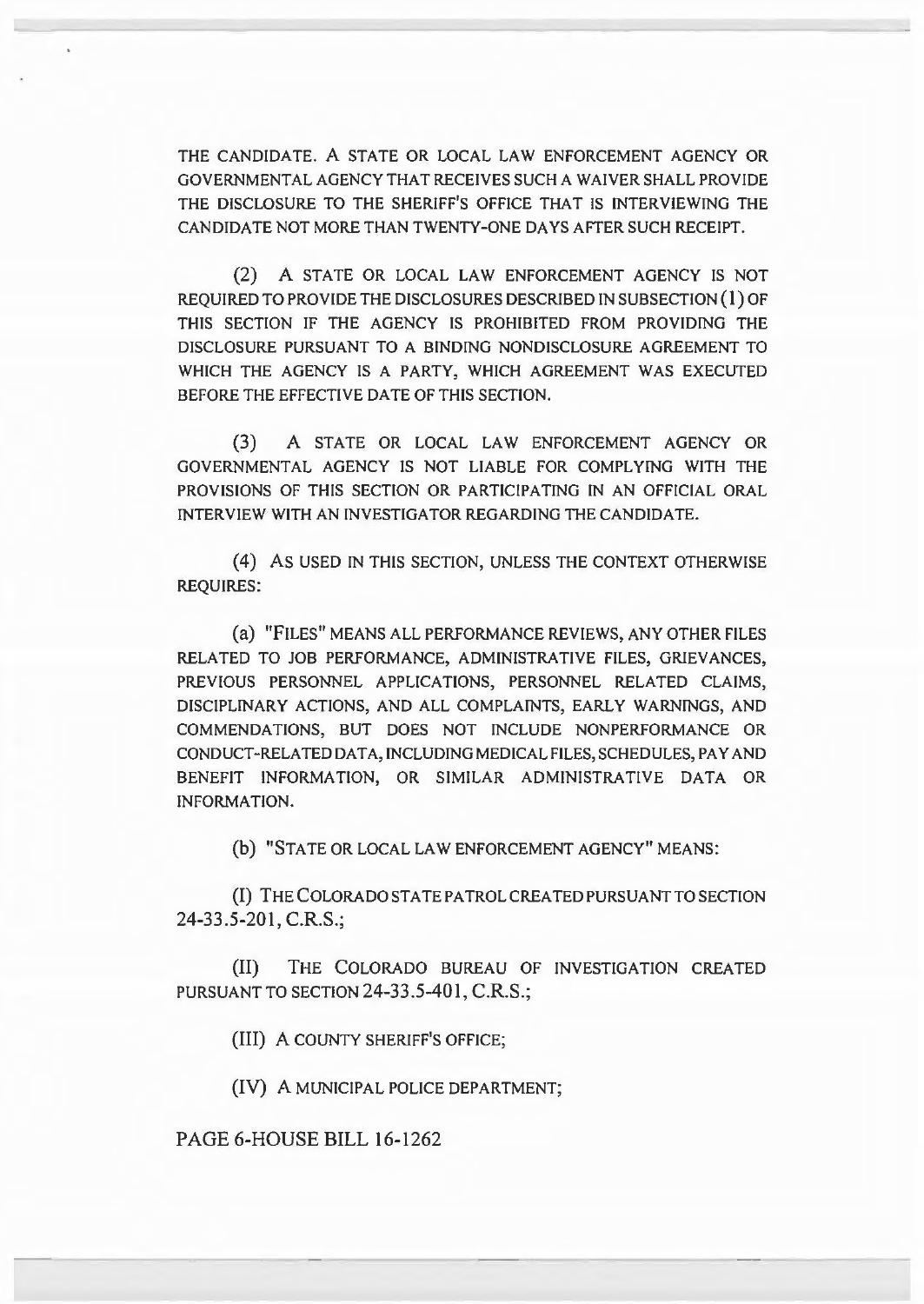(V) THE DIVISION OF PARKS AND WILDLIFE WITHIN THE DEPARTMENT OF NATURAL RESOURCES CREATED PURSUANT TO SECTION 24-1-124, C.R.S.; OR

(VI) A TOWN MARSHAL'S OFFICE.

SECTION 4. In Colorado Revised Statutes, add 31-30-108 as follows:

31-30-108. Peace officer hiring - required use of waiver definitions. (1) A MUNICIPAL POLICE DEPARTMENT OR TOWN MARSHAL'S OFFICE SHALL REQUIRE EACH CANDIDATE THAT IT INTERVIEWS FOR A PEACE OFFICER POSITION WHO HAS BEEN EMPLOYED BY ANOTHER LAW ENFORCEMENT AGENCY OR GOVERNMENTAL AGENCY TO EXECUTE A WRITTEN WAIVER THAT EXPLICITLY AUTHORIZES EACH LAW ENFORCEMENT AGENCY OR GOVERNMENTAL AGENCY THAT HAS EMPLOYED THE CANDIDATE TO DISCLOSE THE APPLICANT'S FILES, INCLUDING INTERNAL AFFAIRS FILES, TO THE MUNICIPAL POLICE DEPARTMENT OR TOWN MARSHAL'S OFFICE INTERVIEWING THE CANDIDA TE AND RELEASES THE INTERVIEWING AGENCY ANDEACHLAWENFORCEMENTAGENCYORGOVERNMENTALAGENCYTHAT EMPLOYED THE CANDIDA TE FROM ANY LIABILITY RELATED TO THE USE AND DISCLOSURE OF THE FILES. A LAW ENFORCEMENT AGENCY OR GOVERNMENTAL AGENCY MAY DISCLOSE THE APPLICANT'S FILES BY EITHER PROVIDING COPIES OR ALLOWING THE MUNICIPAL POLICE DEPARTMENT OR TOWN MARSHAL'S OFFICE TO REVIEW THE FILES A TTHE LAW ENFORCEMENT AGENCY'SOFFICEORGOVERNMENTALAGENCY'SOFFICE.ACANDIDATEWHO REFUSES TO EXECUTE THE WAIVER SHALL NOT BE CONSIDERED FOR EMPLOYMENT BY THE DEPARTMENT OR OFFICE. THE DEPARTMENT OR OFFICE INTERVIEWING THE CANDIDA TE SHALL, AT LEASTTWENTY-ONE DAYS PRIOR TO MAKING THE HIRING DECISION, SUBMIT THE WAIVER TO EACH LAW ENFORCEMENTAGENCYORGOVERNMENTALAGENCYTHATHASEMPLOYED THE CANDIDATE. A STATE OR LOCAL LAW ENFORCEMENT AGENCY OR GOVERNMENTAL AGENCY THAT RECEIVES SUCH A WAIVER SHALL PROVIDE THE DISCLOSURE TO THE MUNICIPAL POLICE DEPARTMENT OR TOWN MARSHAL'S OFFICE THAT IS INTERVIEWING THE CANDIDA TE NOT MORE THAN TWENTY-ONE DAYS AFTER SUCH RECEIPT.

(2) A STATE OR LOCAL LAW ENFORCEMENT AGENCY IS NOT REQUIRED TO PROVIDE THE DISCLOSURES DESCRIBED IN SUBSECTION ( 1) OF THIS SECTION IF THE AGENCY IS PROHIBITED FROM PROVIDING THE

PAGE 7-HOUSE BILL 16-1262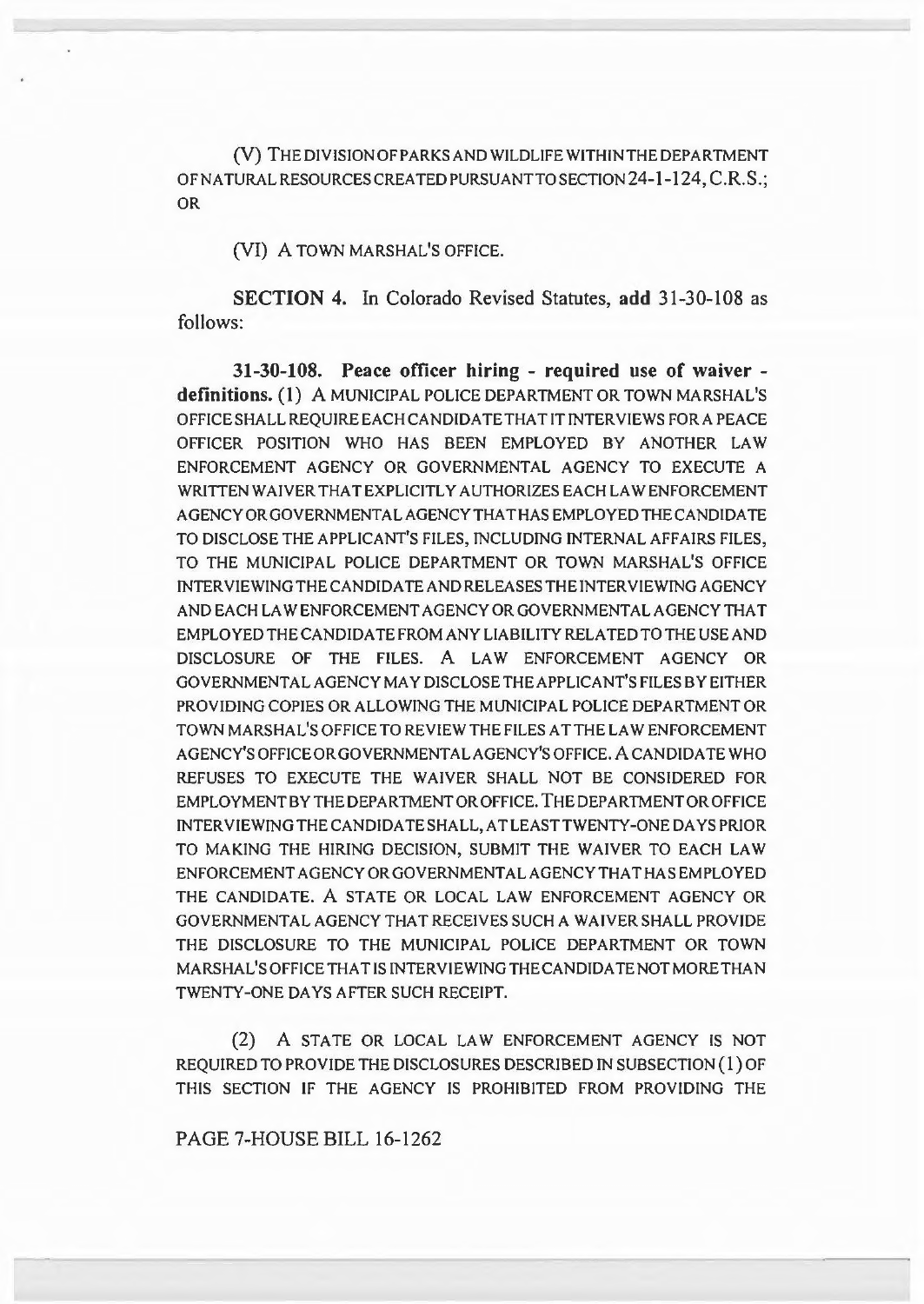DISCLOSURE PURSUANT TO A BINDING NONDISCLOSURE AGREEMENT TO WHICH THE AGENCY IS A PARTY, WHICH AGREEMENT WAS EXECUTED BEFORE THE EFFECTIVE DATE OF THIS SECTION.

(3) A STATE OR LOCAL LAW ENFORCEMENT AGENCY OR GOVERNMENTAL AGENCY IS NOT LIABLE FOR COMPLYING WITH THE PROVISIONS OF THIS SECTION OR PARTICIPATING IN AN OFFICIAL ORAL INTERVIEW WITH AN INVESTIGATOR REGARDING THE CANDIDATE.

(4) As USED IN THIS SECTION, UNLESS THE CONTEXT OTHERWISE REQUIRES:

(a) "FILES" MEANS ALL PERFORMANCE REVIEWS, ANY OTHER FILES RELATED TO JOB PERFORMANCE, ADMINISTRATIVE FILES, GRIEVANCES, PREVIOUS PERSONNEL APPLICATIONS, PERSONNEL RELATED CLAIMS, DISCIPLINARY ACTIONS, AND ALL COMPLAINTS, EARLY WARNINGS, AND COMMENDATIONS, BUT DOES NOT INCLUDE NONPERFORMANCE OR CONDUCT-RELATED DATA, INCLUDING MEDICAL FILES, SCHEDULES, PAY AND BENEFIT INFORMATION, OR SIMILAR ADMINISTRATIVE DATA OR INFORMATION.

(b) "STA TE OR LOCAL LAW ENFORCEMENT AGENCY" MEANS:

(I) THE COLORADO STA TE PATROL CREA TED PURSUANT TO SECTION 24-33.5-201, C.R.S.;

(II) THE COLORADO BUREAU OF INVESTIGATION CREATED PURSUANT TO SECTION 24-33.5-401, C.R.S.;

(III) A COUNTY SHERIFF'S OFFICE;

(IV) A MUNICIPAL POLICE DEPARTMENT;

(V) THE DIVISION OF PARKS AND WILDLIFE WITHIN THE DEPARTMENT OF NATURAL RESOURCES CREATED PURSUANT TO SECTION 24-1-124, C.R.S.; OR

(VI) A TOWN MARSHAL'S OFFICE.

SECTION 5. In Colorado Revised Statutes, add 33-9-112 as

PAGE 8-HOUSE BILL 16-1262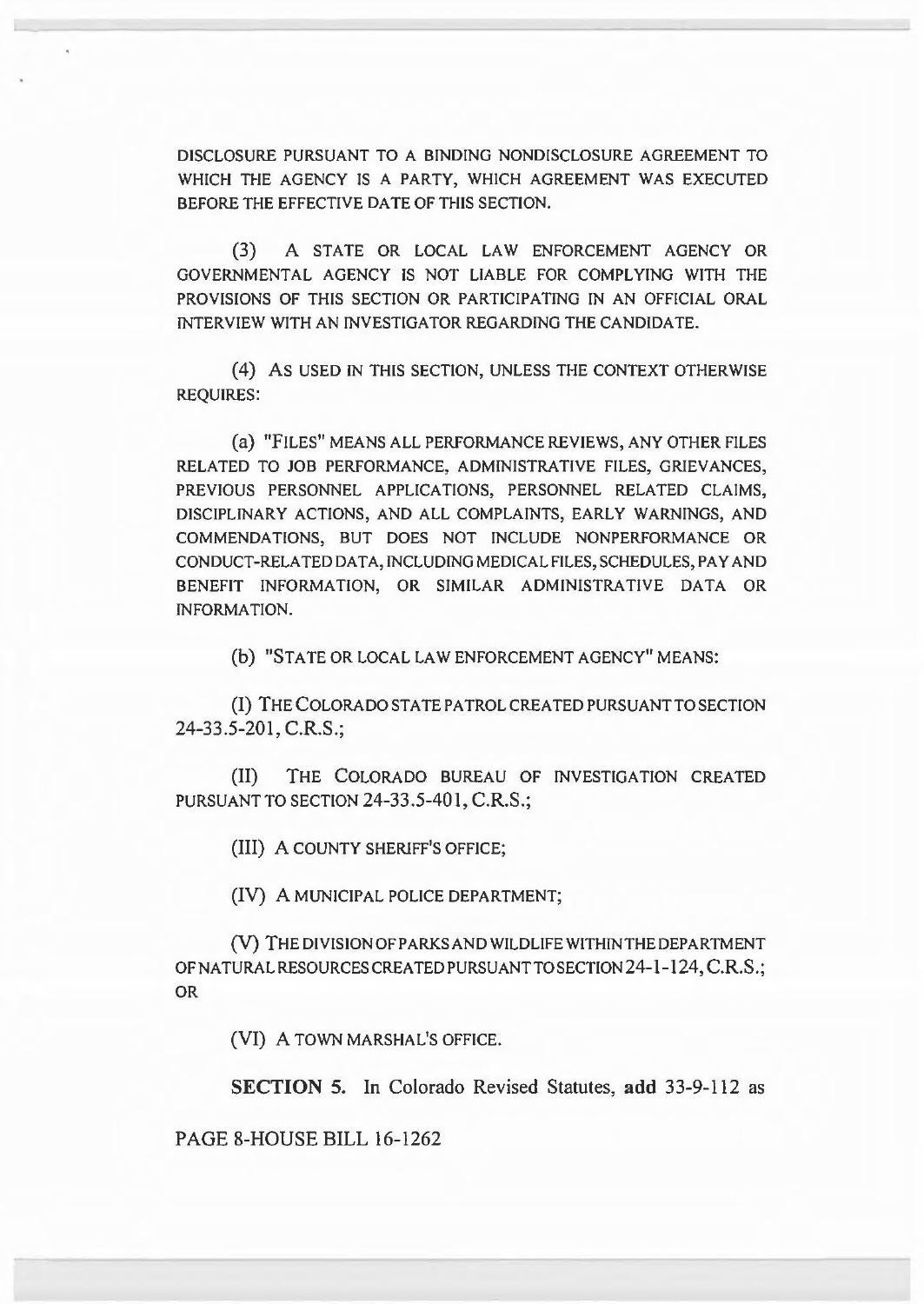follows:

33-9-112. Peace officer hiring - required use of waiver definitions. (1) THE DIVISION SHALL REQUIRE EACH CANDIDATE THAT IT INTERVIEWS FOR A PEACE OFFICER POSITION WHO HAS BEEN EMPLOYED BY ANOTHER LAW ENFORCEMENT AGENCY OR GOVERNMENTAL AGENCY TO EXECUTE A WRITTEN WAIVER THAT EXPLICITLY AUTHORIZES EACH LAW ENFORCEMENTAGENCYORGOVERNMENTALAGENCYTHATHASEMPLOYED THE CANDIDATE TO DISCLOSE THE APPLICANT'S FILES, INCLUDING INTERNAL AFFAIRS FILES, TO THE DIVISION AND RELEASES THE DIVISION AND EACH LAWENFORCEMENTAGENCYORGOVERNMENTALAGENCYTHATEMPLOYED THE CANDIDATE FROM ANY LIABILITY RELATED TO THE USE AND DISCLOSURE OF THE FILES. A LAW ENFORCEMENT AGENCY OR GOVERNMENTAL AGENCY MAY DISCLOSE THE APPLICANT'S FILES BY EITHER PROVIDING COPIES OR ALLOWING THE DIVISION TO REVIEW THE FILES ATTHE LAW ENFORCEMENT AGENCY'S OFFICE OR GOVERNMENTAL AGENCY'S OFFICE. A CANDIDATE WHO REFUSES TO EXECUTE THE WAIVER SHALL NOT BE CONSIDERED FOR EMPLOYMENT BY THE DIVISION. THE DIVISION SHALL, AT LEAST TWENTY-ONE DAYS PRIOR TO MAKING THE HIRING DECISION, SUBMIT THE WAIVER TO EACH LAW ENFORCEMENT AGENCY OR GOVERNMENTAL AGENCY THAT HAS EMPLOYED THE CANDIDATE. A STATE OR LOCAL LAW ENFORCEMENT AGENCY OR GOVERNMENTAL AGENCY THAT RECEIVES SUCH AW AIYER SHALL PROVIDE THE DISCLOSURE TO THE DIVISION NOT MORE THAN TWENTY-ONE DAYS AFTER SUCH RECEIPT.

(2) A STATE OR LOCAL LAW ENFORCEMENT AGENCY IS NOT REQUIRED TO PROVIDE THE DISCLOSURES DESCRIBED IN SUBSECTION {l) OF THIS SECTION IF THE AGENCY IS PROHIBITED FROM PROVIDING THE DISCLOSURE PURSUANT TO A BINDING NONDISCLOSURE AGREEMENT TO WHICH THE AGENCY IS A PARTY, WHICH AGREEMENT WAS EXECUTED BEFORE THE EFFECTIVE DATE OF THIS SECTION.

(3) A STATE OR LOCAL LAW ENFORCEMENT AGENCY OR GOVERNMENTAL AGENCY IS NOT LIABLE FOR COMPLYING WITH THE PROVISIONS OF THIS SECTION OR PARTICIPATING IN AN OFFICIAL ORAL INTERVIEW WITH AN INVESTIGATOR REGARDING THE CANDIDATE.

(4) AS USED IN THIS SECTION, UNLESS THE CONTEXT OTHERWISE REQUIRES:

PAGE 9-HOUSE BILL 16-1262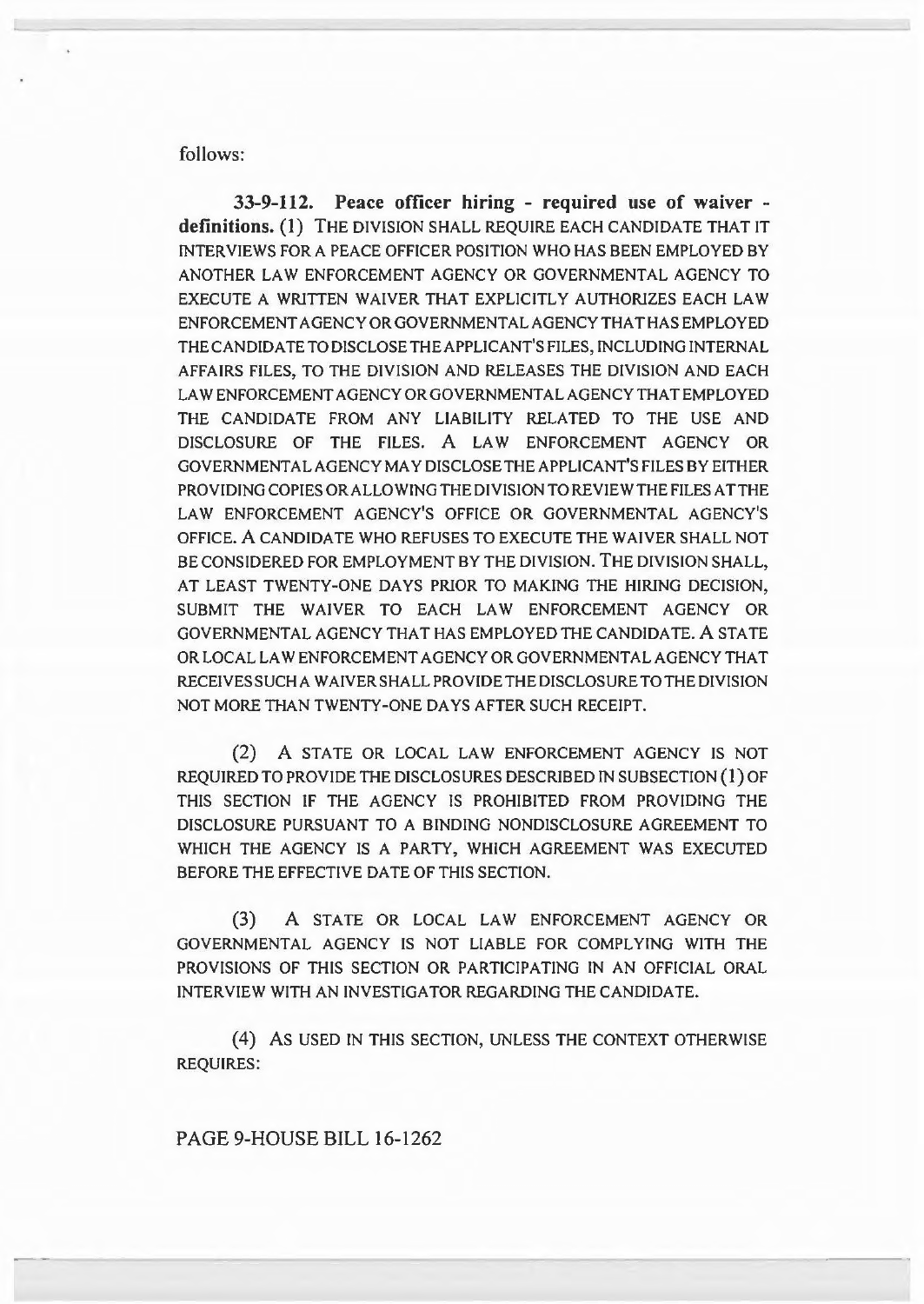(a) "FILES" MEANS ALL PERFORMANCE REVIEWS, ANY OTHER FILES RELATED TO JOB PERFORMANCE, ADMINISTRATIVE FILES, GRIEVANCES, PREVIOUS PERSONNEL APPLICATIONS, PERSONNEL RELATED CLAIMS, DISCIPLINARY ACTIONS, AND ALL COMPLAINTS, EARLY WARNINGS, AND COMMENDATIONS, BUT DOES NOT INCLUDE NONPERFORMANCE OR CONDUCT-RELATED DATA, INCLUDING MEDICAL FILES, SCHEDULES, PAY AND BENEFIT INFORMATION, OR SIMILAR ADMINISTRATIVE DATA OR INFORMATION.

(b) "STATE OR LOCAL LAW ENFORCEMENT AGENCY" MEANS:

(I) THE COLORADO STA TE PATROL CREA TED PURSUANT TO SECTION 24-33.5-201, C.R.S.;

(II) THE COLORADO BUREAU OF INVESTIGATION CREATED PURSUANT TO SECTION 24-33.5-401, C.R.S.;

(III) A COUNTY SHERIFF'S OFFICE;

(IV) A MUNICIPAL POLICE DEPARTMENT;

(V) THEDIVISIONOFPARKSANDWILDLIFEWITHINTHEDEPARTMENT OFNA TURAL RESOURCES CREA TED PURSUANT TO SECTION 24-1-124, C.R.S.; OR

(VI) A TOWN MARSHAL'S OFFICE.

SECTION 6. In Colorado Revised Statutes, 24-31-305, amend (1.5) as follows:

24-31-305. Certification - issuance - renewal - revocation. (1.5) (a) The P.O.S.T. board shall deny certification to any person who has been convicted of:

 $(a)$  (I) A felony;

 $(+)$  (II) Any misdemeanor in violation of sections 18-3-204, 18-3-402, 18-3-404, 18-3-405.5, and 18-3-412.5, C.R.S.;

 $\left(\frac{1}{2}\right)$  (III) Any misdemeanor in violation of sections 18-7-201,

PAGE 10-HOUSE BILL 16-1262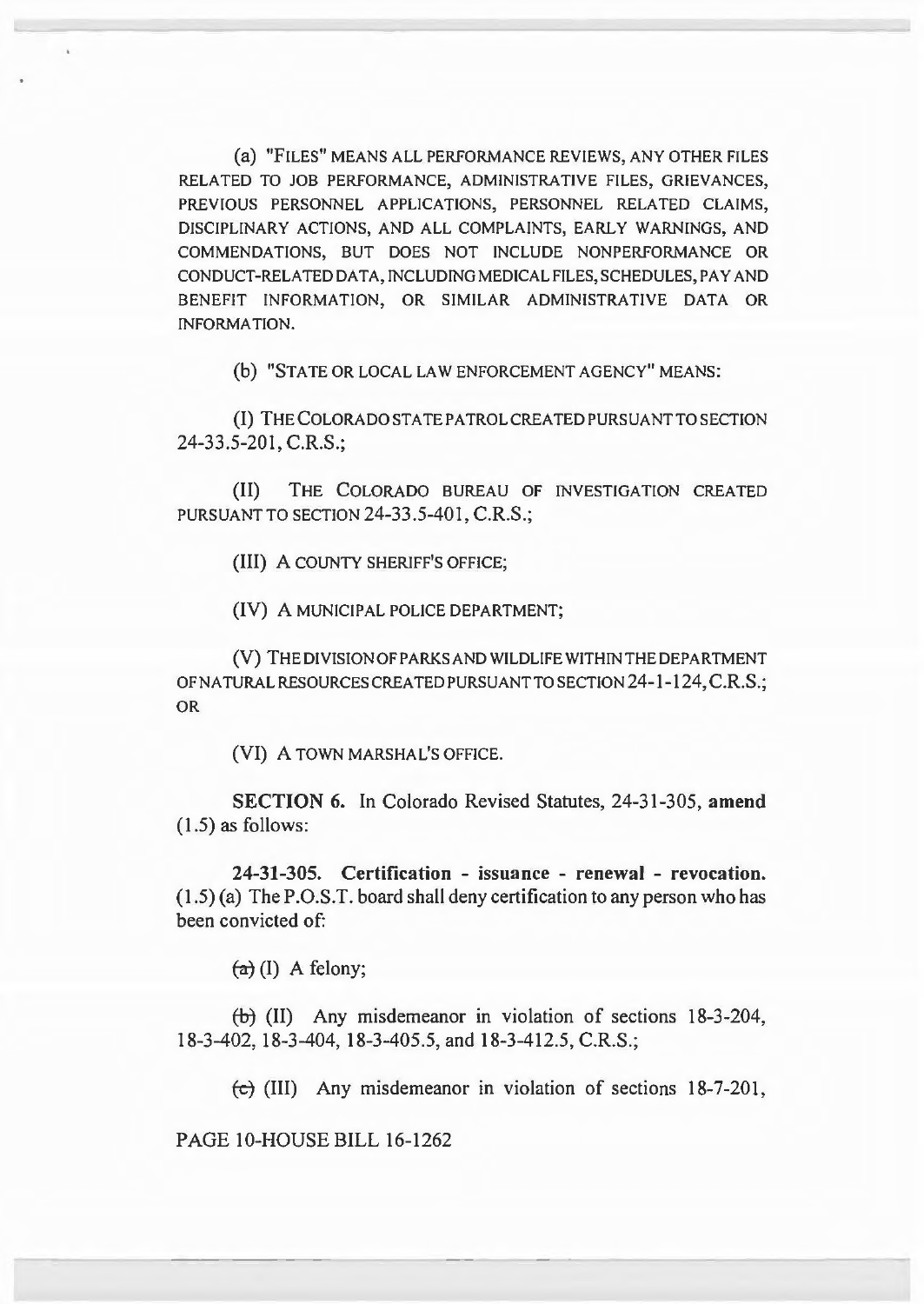18-7-202, 18-7-203, 18-7-204, 18-7-302, and 18-7-601, C.R.S.;

*td]* {IV) Any misdemeanor in violation of any section of article 8 of title 18, C.R.S.;

 $\left(\frac{1}{2}\right)$  (V) Any misdemeanor in violation of sections 18-9-111 and 18-9-121, C.R.S.;

 $(f)$  (VI) Any misdemeanor in violation of sections 18-18-404, 18-18-405, 18-18-406, and 18-18-411, C.R.S.;

 $\left(\frac{1}{2}\right)$  (VII) Any misdemeanor in violation of section 18-6-403 (3) (b.5), C.R.S., as it existed prior to July 1, 2006;

(h) (VIII) Any misdemeanor in violation of federal law or the law of any state that is the equivalent of any of the offenses specified in paragraphs (a) to  $(g)$  of this subsection  $(1.5)$ ; or

 $f(x)$  Any local municipal ordinance that is the equivalent of any of the offenses specified in paragraphs (a) to  $(g)$  of this subsection (1.5).

(b) THEP.0.S.T.BOARDMUSTDENYCERTIFICATIONTOANYPERSON WHO ENTERED INTO ONE OF THE FOLLOWING FOR A CRIME LISTED IN PARAGRAPH (a) OF THIS SUBSECTION (1.5) IF THE P.O.S.T. BOARD DETERMINES THAT CERTIFICATION IS NOT IN THE PUBLIC INTEREST:

(I) A DEFERRED JUDGMENT AND SENTENCING AGREEMENT OR DEFERRED SENTENClNG AGREEMENT, WHETHER PENDING OR SUCCESSFULLY COMPLETED;

(II) A DEFERRED PROSECUTION AGREEMENT, WHETHER PENDING OR SUCCESSFULLY COMPLETED; OR

(Ill) A PRETRIAL DIVERSION AGREEMENT, WHETHER PENDING OR SUCCESSFULLY COMPLETED.

SECTION 7. Safety clause. The general assembly hereby finds,

PAGE 11-HOUSE BILL 16-1262